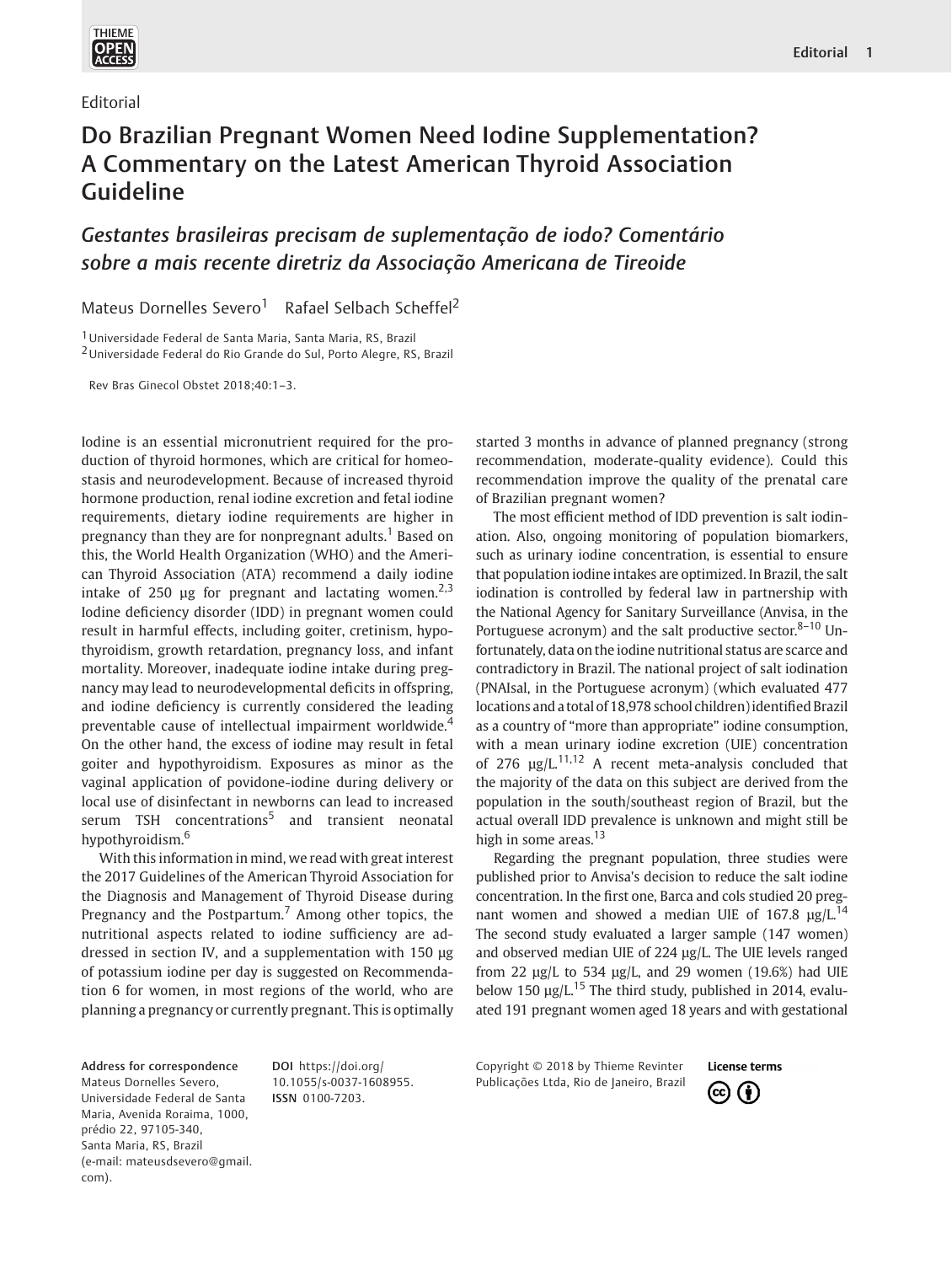age up to 14 weeks, and it showed a median UIE of 137.7 µg/L. Interestingly, in this study, 19 (9.9%) pregnant women had  $UIE > 250 \text{ µg/L}$ , 63 (33%) had UIE within the normal range (150–250 μg/L), and 109 (57.1%) had UIE  $<$  150 μg /L.<sup>16</sup>

So, there is a part of the pregnant women population that is at risk of IDD and should probably receive supplementation. On the other hand, the majority of the general population and the pregnant women population, specifically, are iodine sufficient, in which case supplementation could induce adverse effects, such as Wolff-Chaikoff effect and neonatal hypothyroidism.<sup>5</sup> Besides that, the same ATA document suggests 500 μg per day as the upper limit of intake of iodine. Considering the Brazilian history of more than appropriate ingestion, supplementation with 150 μg per day may be enough to reach this ceiling, and the pregnant woman and the fetus may be exposed to the effects of excess iodine. Another limiting factor is that UIE, while being an extremely useful tool for assessing the adequacy of iodine in different populations, does not seem to be a good test for evaluating individuals. Variation in UIE concentrations is to be expected, when there is day-to-day and within-day variation in iodine intake, especially in iodinesufficient areas. Due to diurnal variations, random spot UIE concentration measurement is unlikely to precisely determine the proportion of a population that has a UIE median concentration  $<$  50  $\mu$ g/L, which indicates iodine deficiency; the data can only be used to describe the central tendency and the dispersion of UIE concentrations for a particular population.<sup>17</sup>

Lastly, virtually all evidence associating mild to moderate iodine deficiency during gestation with subclinical neurological deficiencies in offspring, such as IQ reduction, comes from observational studies.<sup>18</sup> To date, no clinical trial has demonstrated that iodine supplementation during gestation is capable of ameliorating any robust fetal-maternal outcome and only surrogate endpoints (thyroid volume, thyroglobulin levels) were evaluated.<sup>19</sup>

Therefore, we can conclude that the routine supplementation of iodine for every Brazilian pregnant woman is an intervention that needs to be better evaluated. Perhaps, some pregnant women from historically deficient areas of iodine and without access to iodized salt, as well as some other women with restrictive dietary patterns in salt, grains and dairy products, may benefit from iodine supplementation because they present a greater risk of severe deficiency, situation in which there is evidence that supplementation is effective in preventing severe outcomes, such as cretinism.  $20$ However, efforts are needed to locate this profile of pregnant women within a country with extensive territory and great cultural diversity, such as Brazil, and to provide appropriate supplementation.<sup>21</sup>

## Conflicts to Interest

Authors declare no conflicts of interest.

## References

1 Glinoer D. The importance of iodine nutrition during pregnancy. Public Health Nutr 2007;10(12A):1542–1546. Doi: 10.1017/ S1368980007360886

- 2 Andersson M, Aeberli I, Wüst N, et al. The Swiss iodized salt program provides adequate iodine for school children and pregnant women, but weaning infants not receiving iodine-containing complementary foods as well as their mothers are iodine deficient. J Clin Endocrinol Metab 2010;95(12):5217–5224. Doi: 10.1210/jc.2010-0975
- 3 Andersson M, de Benoist B, Rogers L. Epidemiology of iodine deficiency: Salt iodisation and iodine status. Best Pract Res Clin Endocrinol Metab 2010;24(01):1–11. Doi: 10.1016/j.beem.2009.08.005
- 4 Laurberg P, Cerqueira C, Ovesen L, et al. Iodine intake as a determinant of thyroid disorders in populations. Best Pract Res Clin Endocrinol Metab 2010;24(01):13–27. Doi: 10.1016/j.beem.2009.08.013
- 5 Novaes Júnior M, Biancalana MM, Garcia SA, Rassi I, Romaldini JH. Elevation of cord blood TSH concentration in newborn infants of mothers exposed to acute povidone iodine during delivery. J Endocrinol Invest 1994;17(10):805–808. Doi: 10.1007/BF03347781
- 6 Chanoine JP, Boulvain M, Bourdoux P, et al. Increased recall rate at screening for congenital hypothyroidism in breast fed infants born to iodine overloaded mothers. Arch Dis Child 1988;63(10): 1207–1210
- 7 Alexander EK, Pearce EN, Brent GA, et al. 2017 Guidelines of the American Thyroid Association for the diagnosis and management of thyroid disease during pregnancy and the postpartum. Thyroid 2017;27(03):315–389. Doi: 10.1089/thy.2016.0457
- 8 Ministry of Health. Department of Health Care. [Technical Manual and Operational Pro-Iodine: National Program for Prevention and Control of Iodine Deficiency Disorders]. Brasília, DF: Ministry of Health; 2007. http://www.unicef.org/brazil/pt/iodo\_manual.pdf. Accessed February 5, 2017
- 9 Federal Law n. 6,150 of 1974 December 3: provides for mandatory iodination of salt for human consumption, its control by health authorities and other measures. http://www.planalto.gov.br/ccivil\_03/leis/L6150.htm. Accessed February 5, 2017
- 10 Ministério da Saúde. Agência Nacional de Vigilância Sanitária. Resolução RDC n. 32, de 25 de fevereiro de 2003. Dispõe sobre o teor de iodo no sal destinado ao consumo humano e dá outras providências. http://portal.anvisa.gov.br/documents/10181/2718376/RDC\_ 32\_2003\_COMP.pdf/834699ff-bc93-427d-8db2-44ac508db032. Accessed February 5, 2017
- 11 Knobel M, Medeiros-Neto G. [Disorders associated to chronic iodine deficiency]. Arq Bras Endocrinol Metabol 2004;48(01): 53–61. Doi: 10.1590/S0004-27302004000100007
- 12 Ministério da Saúde. Secretaria de Atenção à Saúde. Departamento de Atenção Básica. Coordenação-Geral de Alimentação e Nutrição. XIV Reunião Ordinária da Comissão Interinstitucional para prevenção e Controle dos Distúrbios por Deficiência de Iodo. Brasília, DF: Ministério da Saúde; 2016. http://189.28.128.100/ dab/docs/portaldab/documentos/14\_reuniao\_iodo.pdf. Accessed August 8, 2017
- 13 Campos RdeO, Barreto IdosS, Maia LRJ, et al. Iodine nutritional status in Brazil: a meta-analysis of all studies performed in the country pinpoints to an insufficient evaluation and heterogeneity. Arch Endocrinol Metab 2015;59(01):13–22. Doi: 10.1590/ 2359-3997000000004
- 14 Barca MF, Knobel M, Tomimori E, Cárdia MS, Zugaib M, Medeiros-Neto G. Aspectos ultra-sonográficos e prevalência da tireoidite pós-parto em gestantes sem disfunção tireóidea atendidas em hospital público de São Paulo. Arq Bras Endocrinol Metabol 2001; 45:180–189. Doi: 10.1590/S0004-27302001000200010
- 15 Soares R, Vanacor R, Manica D, et al. Thyroid volume is associated with family history of thyroid disease in pregnant women with adequate iodine intake: a cross-sectional study in southern Brazil. J Endocrinol Invest 2008;31(07):614–617. Doi: 10.1007/BF03345612
- 16 Ferreira SM, Navarro AM, Magalhães PK, Maciel LM. Iodine insufficiency in pregnant women from the State of São Paulo. Arq Bras Endocrinol Metabol 2014;58(03):282–287. Doi: 10.1590/0004- 2730000002979